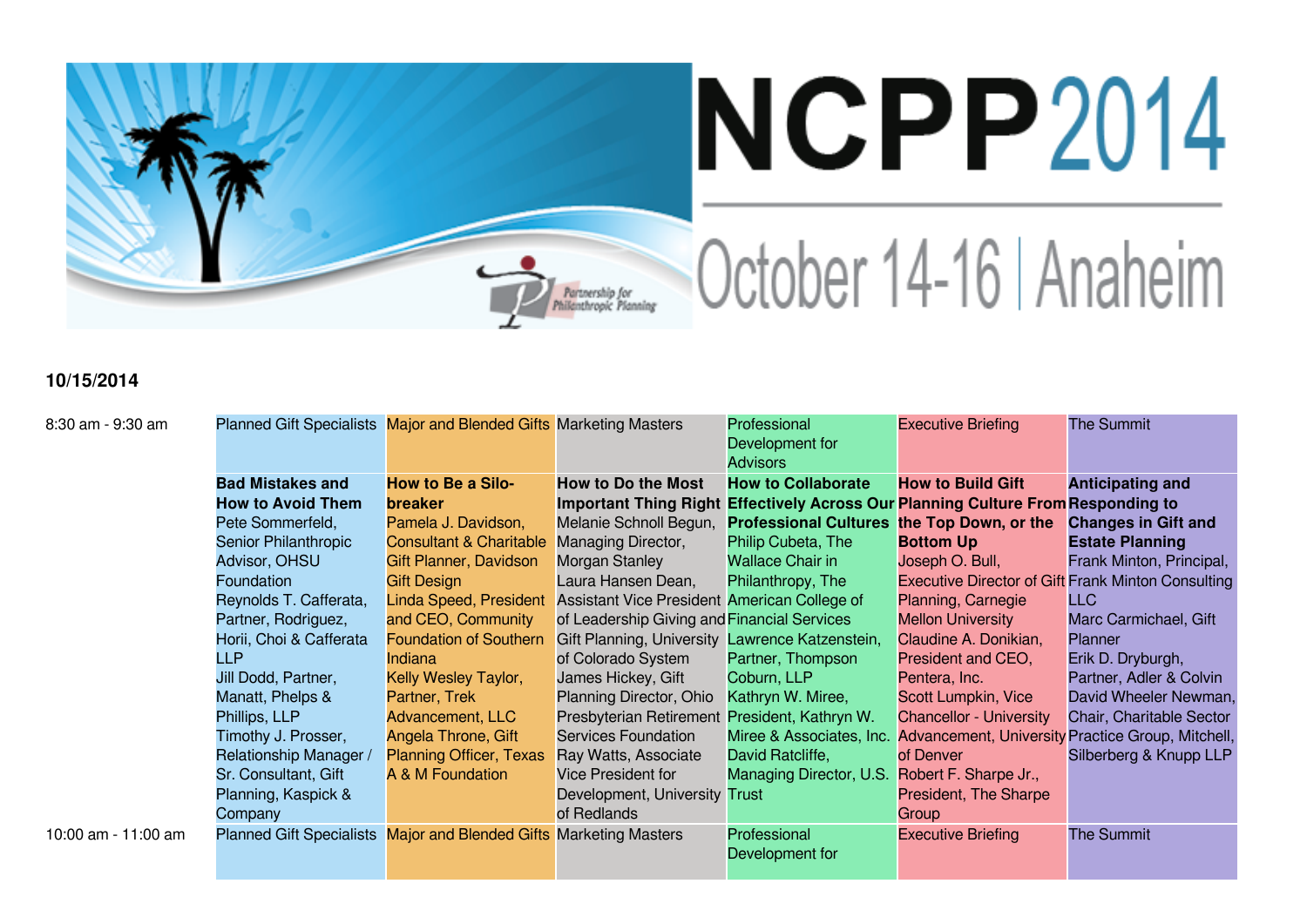|                     |                                                                                                                                                                                                                   |                                                                                                                                                                                                                                                           |                                                                                                                                                                                                                                                                                    | <b>Advisors</b>                                                                                                                                                                                         |                                                                                                                                                                        |                                                                                                                                                                                                       |
|---------------------|-------------------------------------------------------------------------------------------------------------------------------------------------------------------------------------------------------------------|-----------------------------------------------------------------------------------------------------------------------------------------------------------------------------------------------------------------------------------------------------------|------------------------------------------------------------------------------------------------------------------------------------------------------------------------------------------------------------------------------------------------------------------------------------|---------------------------------------------------------------------------------------------------------------------------------------------------------------------------------------------------------|------------------------------------------------------------------------------------------------------------------------------------------------------------------------|-------------------------------------------------------------------------------------------------------------------------------------------------------------------------------------------------------|
|                     | <b>Are You Prepared for</b><br>the Recovery in Real<br><b>Estate Gifts?</b><br>Timothy J. Prosser,<br>Relationship Manager /<br>Sr. Consultant, Gift<br>Planning, Kaspick &<br>Company                            | <b>"I Don't Know</b><br><b>Anything About You.</b><br>." Introducing Gift<br><b>Planning in</b><br><b>Conversations</b><br>Pamela J. Davidson,<br><b>Consultant &amp; Charitable</b><br>Gift Planner, Davidson<br><b>Gift Design</b>                      | <b>Building and</b><br><b>Maintaining the</b><br><b>Testamentary Gifts</b><br><b>Pipeline</b><br>Laura Hansen Dean,<br>Assistant Vice President Lawrence Katzenstein,<br>of Leadership Giving and Partner, Thompson<br>Gift Planning, University Coburn, LLP<br>of Colorado System | <b>Why Charitable</b><br><b>Beneficiaries Should</b><br><b>Monitor Estates to</b><br><b>Avoid Income and</b><br><b>Estate Tax</b>                                                                       | <b>What Your Boss</b><br><b>Really Needs to Know</b><br><b>About Gift Planning</b><br>Scott Lumpkin, Vice<br><b>Chancellor - University</b><br>of Denver               | The Rebirth of the<br><b>Charitable Remainder</b><br><b>Trust</b><br>David Wheeler Newman,<br>Chair, Charitable Sector<br>Advancement, University Practice Group, Mitchell,<br>Silberberg & Knupp LLP |
| 11:30 am - 12:30 pm | <b>Planned Gift Specialists</b>                                                                                                                                                                                   | Major and Blended Gifts Marketing Masters                                                                                                                                                                                                                 |                                                                                                                                                                                                                                                                                    | Professional<br>Development for<br><b>Advisors</b>                                                                                                                                                      | <b>Executive Briefing</b>                                                                                                                                              | <b>The Summit</b>                                                                                                                                                                                     |
|                     | <b>Lessons Learned -</b><br><b>Best Practices of the</b><br><b>Best Planners</b><br>Jeff Comfort, Vice<br><b>President of Principal</b><br>Gifts & Gift Planning,<br><b>Oregon State University</b><br>Foundation | <b>Charitable Remainder "Plannual Giving"-A</b><br><b>Unitrusts and Annuity New Framework for</b><br><b>Trusts: The</b><br><b>Fundamentals and</b><br><b>Beyond</b><br>Winton C. Smith Jr.,<br>Attorney at Law, Law<br>Offices of Winton C.<br>Smith, Jr. | <b>Marketing Planned</b><br>Gifts<br>Patience Boudreaux,<br>Director of Annual<br>Giving, University of<br>Redlands<br>Ray Watts, Associate<br><b>Vice President for</b><br>Development, University<br>of Redlands                                                                 | The "Obamacare Tax": Estate Taxes: Is The<br><b>Understanding Its</b><br><b>Impact on CRTs and</b><br><b>Donors</b><br>Jack Sawyer, Partner,<br><b>Alston &amp; Bird</b>                                | <b>Glass Half Empty or</b><br><b>Half Full?</b><br>Robert F. Sharpe Jr.,<br>President, The Sharpe<br>Group                                                             | <b>Why Pooled Income</b><br><b>Funds Deserve a New</b><br><b>Look</b><br>Marc Carmichael, Gift<br>Planner                                                                                             |
| 2:00 pm - 3:00 pm   |                                                                                                                                                                                                                   | Planned Gift Specialists Major and Blended Gifts Marketing Masters                                                                                                                                                                                        |                                                                                                                                                                                                                                                                                    | Professional<br>Development for<br><b>Advisors</b>                                                                                                                                                      | <b>Executive Briefing</b>                                                                                                                                              | <b>The Summit</b>                                                                                                                                                                                     |
|                     | <b>Advanced Charitable</b><br><b>Remainder Trust</b><br><b>Design</b><br>Reynolds T. Cafferata,<br>Partner, Rodriguez,<br>Horii, Choi & Cafferata<br><b>LLP</b>                                                   | <b>Incorporating a</b><br><b>Women's</b><br><b>Initiative-How We</b><br><b>Started and What We</b><br><b>Learned</b><br>Angela Throne, Gift<br><b>Planning Officer, Texas</b><br>A & M Foundation                                                         | <b>Volunteers: The Boon</b><br>and Bane of<br><b>Fundraising</b><br>James Hickey, Gift<br>Planning Director, Ohio<br>Presbyterian Retirement Expectations<br><b>Services Foundation</b>                                                                                            | <b>The Philanthropic</b><br><b>Conversation:</b><br><b>Understanding</b><br><b>Advisor Approaches</b><br>and Client<br>David Ratcliffe,<br>Managing Director, U.S. Kallina & Associates<br><b>Trust</b> | Legislative &<br><b>Regulatory Update:</b><br><b>News from IRS,</b><br><b>Congress and the</b><br><b>Court</b><br>Emanuel J Kallina,<br>Managing Member,<br><b>LLC</b> | <b>Increasing and</b><br><b>Preserving Revocable</b><br><b>Gifts</b><br>Erik D. Dryburgh,<br>Partner, Adler & Colvin                                                                                  |
| 3:30 pm - 5:00 pm   |                                                                                                                                                                                                                   | Planned Gift Specialists Major and Blended Gifts Marketing Masters                                                                                                                                                                                        |                                                                                                                                                                                                                                                                                    | Professional<br>Development for<br><b>Advisors</b>                                                                                                                                                      | <b>Executive Briefing</b>                                                                                                                                              | <b>The Summit</b>                                                                                                                                                                                     |
|                     | <b>CLUT-tered: My First</b><br><b>Charitable Lead</b>                                                                                                                                                             | 3 Horse Race:<br><b>Harnessing Blended</b>                                                                                                                                                                                                                | Why me? Why here?<br><b>Why now? Creating</b>                                                                                                                                                                                                                                      | <b>Meet the Hurleys! An</b><br><b>Interactive Multi-</b>                                                                                                                                                | <b>The Power of</b><br><b>Engagement: Amplify</b>                                                                                                                      | <b>Broadening the</b><br><b>Appeal of Gift</b>                                                                                                                                                        |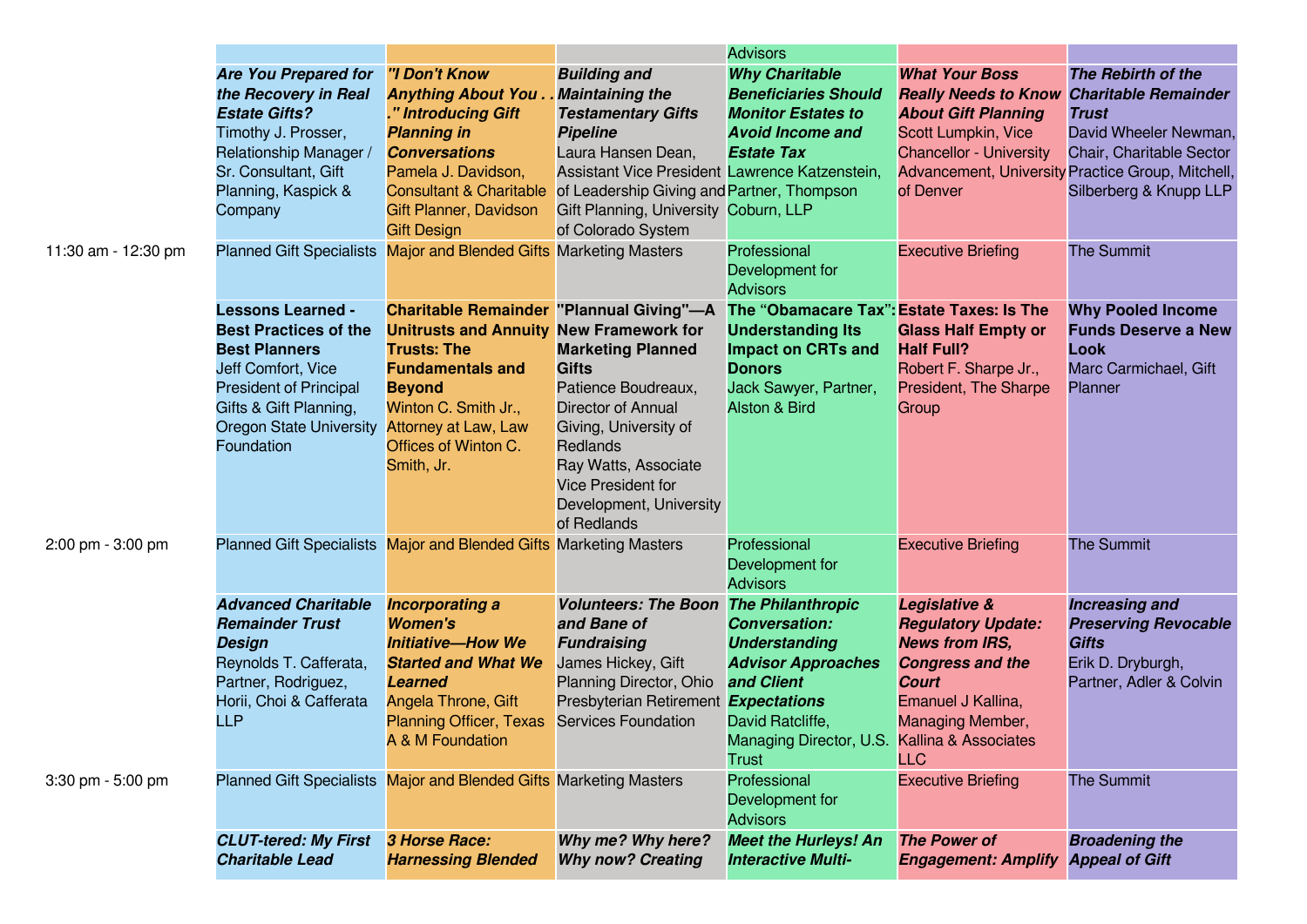| <b>Trust-A Case Study</b>   | <b>Gifts, Bequest</b>            | <b>Your Public Narrative</b> | <b>Generational Case</b>  | <b>Your Donor</b>            | <b>Annuities</b>               |
|-----------------------------|----------------------------------|------------------------------|---------------------------|------------------------------|--------------------------------|
| Pete Sommerfeld,            | <b>Intention Forms &amp;</b>     | Melanie Schnoll Begun,       | <b>Study</b>              | <b>Communication</b>         | Frank Minton, Principal,       |
| <b>Senior Philanthropic</b> | <b>Collaboration</b>             | Managing Director,           | Philip Cubeta, The        | <b>Strategy</b>              | <b>Frank Minton Consulting</b> |
| Advisor, OHSU               | Gordon P. Smith,                 | Morgan Stanley               | Wallace Chair in          | Michael Hutney, Director LLC |                                |
| Foundation                  | <b>Assistant Vice President</b>  |                              | Philanthropy, The         | of Product Strategy and      |                                |
|                             | Campaign, Principal &            |                              | American College of       | Innovation, The Stelter      |                                |
|                             | <b>Planned Gifts, National</b>   |                              | <b>Financial Services</b> | Company                      |                                |
|                             | <b>Jewish Health</b>             |                              |                           |                              |                                |
|                             | Ashley A Buderus,                |                              |                           |                              |                                |
|                             | Director of Development,         |                              |                           |                              |                                |
|                             | <b>Gift Planning, University</b> |                              |                           |                              |                                |
|                             | of Denver                        |                              |                           |                              |                                |

## **10/16/2014**

| 10:00 am - 11:00 am |                                                                                                                                                                                | Planned Gift Specialists Major and Blended Gifts Marketing Masters                                                                                                                                                                          |                                                                                                                                                                                                                                                                    | Professional<br>Development for<br><b>Advisors</b>                                                                                                                            | <b>Executive Briefing</b>                                                                                                                                                                                                                                                                   | <b>The Summit</b>                                                                                         |
|---------------------|--------------------------------------------------------------------------------------------------------------------------------------------------------------------------------|---------------------------------------------------------------------------------------------------------------------------------------------------------------------------------------------------------------------------------------------|--------------------------------------------------------------------------------------------------------------------------------------------------------------------------------------------------------------------------------------------------------------------|-------------------------------------------------------------------------------------------------------------------------------------------------------------------------------|---------------------------------------------------------------------------------------------------------------------------------------------------------------------------------------------------------------------------------------------------------------------------------------------|-----------------------------------------------------------------------------------------------------------|
|                     | <b>Business Succession</b><br><b>Planning: Adding</b><br>Philanthropy to the<br><b>Mix</b><br>Jill Dodd, Partner,<br>Manatt, Phelps &<br>Phillips, LLP                         | <b>The ABCs of Major</b><br>and Planned Gift<br><b>Portfolio Management Donors</b><br>Linda Speed, President<br>and CEO, Community<br><b>Foundation of Southern</b><br>Indiana<br>Kelly Wesley Taylor,<br>Partner, Trek<br>Advancement, LLC | <b>It's All About</b><br><b>CONVERSING with</b><br>Judee Daniels,<br>Statewide Co-Chair,<br>California Plan Your<br><b>Giving Project</b><br>Elfrena Foord, Co-chair,<br>California Plan Your<br><b>Giving Project</b>                                             | How to Avoid the 2014 Building Lasting<br><b>Planning Mistakes</b><br>Johnine (Johni) R. Hays, Society Members<br>Vice President.<br>Thompson & Associates President and CEO, | Top Charitable Estate Legacies: An In-Depth<br><b>Look of Legacy</b><br>Claudine A. Donikian,<br>Pentera, Inc.<br>Una Osili, Director of<br>Research, Professor of<br>Economics and<br>Philanthropic Studies,<br><b>Indiana University Lilly</b><br><b>Family School of</b><br>Philanthropy | <b>Gift Planning for</b><br><b>Same-Sex Couples</b><br>Wendy S. Goffe, Partner,<br><b>Stoel Rives LLP</b> |
| 11:30 am - 12:30 pm |                                                                                                                                                                                | Planned Gift Specialists Major and Blended Gifts Marketing Masters                                                                                                                                                                          |                                                                                                                                                                                                                                                                    | Professional<br>Development for<br><b>Advisors</b>                                                                                                                            | <b>Executive Briefing</b>                                                                                                                                                                                                                                                                   | <b>The Summit</b>                                                                                         |
|                     | <b>Playing Detective to</b><br><b>Protect a Donor's</b><br><b>Charitable Bequest</b><br>Aaron Levinson,<br>Planned Giving Officer,<br>Los Angeles Jewish<br>Home for the Aging | <b>The Art (and Science)</b><br>of Persuasion<br>Anne T. Melvin, Director<br>of Training and<br><b>Education, Harvard</b><br><b>University</b>                                                                                              | <b>Metrics that Count-A Drafting for Eternity:</b><br><b>Scalable Approach to</b><br><b>Setting Goals and</b><br><b>Evaluating Results</b><br>Michael P Romero, Vice<br><b>President and Trust</b><br>Counsel, Baptist<br>Foundation of Oklahoma Kathryn W. Miree, | <b>Legal Lessons and</b><br><b>Practical Advice for</b><br><b>Charities, Their</b><br>Donors, and the<br><b>Professionals Who</b><br><b>Advise Them</b>                       | <b>Forgotten But Not</b><br><b>Gone: The</b><br><b>Philanthropy</b><br>Protection Act of 1995 Chris Hoyt, Professor of<br>Joseph O. Bull,<br>Executive Director of Gift Missouri-Kansas City<br>Planning, Carnegie<br><b>Mellon University</b>                                              | <b>Gifts Involving</b><br><b>Partnerships, LLCs</b><br>and S-Corps<br>Law, University of                  |